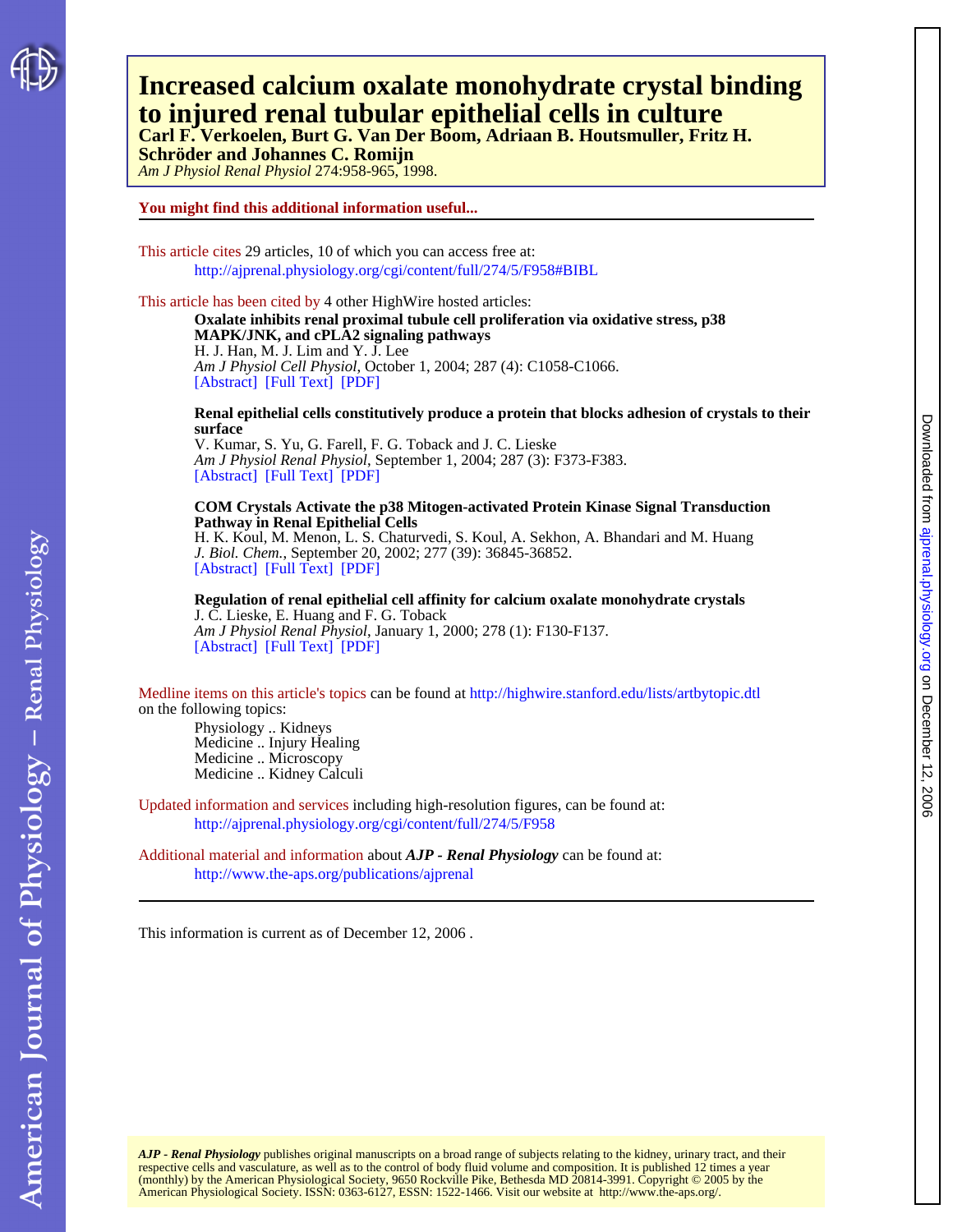# Increased calcium oxalate monohydrate crystal binding to injured renal tubular epithelial cells in culture

CARL F. VERKOELEN,<sup>1</sup> BURT G. VAN DER BOOM,<sup>1</sup> ADRIAAN B. HOUTSMULLER,<sup>2</sup> FRITZ H. SCHRÖDER,<sup>1</sup> AND JOHANNES C. ROMIJN<sup>1</sup>

*Departments of* <sup>1</sup>*Urology and* <sup>2</sup>*Pathology, Erasmus University and Academic Hospital Dijkzigt, 3000 DR Rotterdam, The Netherlands*

**Verkoelen, Carl F., Burt G. van der Boom, Adriaan B.** Houtsmuller, Fritz H. Schröder, and Johannes C. **Romijn.** Increased calcium oxalate monohydrate crystal binding to injured renal tubular epithelial cells in culture. *Am. J. Physiol.* 274 (*Renal Physiol.* 43): F958–F965, 1998.— The retention of crystals in the kidney is considered to be a crucial step in the development of a renal stone. This study demonstrates the time-dependent alterations in the extent of calcium oxalate (CaOx) monohydrate (COM) crystal binding to Madin-Darby canine kidney (MDCK) cells during their growth to confluence and during the healing of wounds made in confluent monolayers. As determined by radiolabeled COM crystal binding studies and confirmed by confocal-scanning laser microscopy, relatively large amounts of crystals (10.4  $\pm$  $0.4 \mu$ g/cm<sup>2</sup>) bound to subconfluent cultures that still exhibited a low transepithelial electrical resistance (TER  $<$  400  $\Omega$ ·cm<sup>2</sup>). The development of junctional integrity, indicated by a high resistance (TER  $> 1,500 \Omega \cdot cm^2$ ), was followed by a decrease of the crystal binding capacity to almost undetectable low levels (0.13  $\pm$  0.03 µg/cm<sup>2</sup>). Epithelial injury resulted in increased crystal adherence. The highest level of crystal binding was observed 2 days postinjury when the wounds were already morphologically closed but TER was still low. Confocal images showed that during the repair process, crystals selectively adhered to migrating cells at the wound border and to stacked cells at sites were the wounds were closed. After the barrier integrity was restored, crystal binding decreased again to the same low levels as in undamaged controls. These results indicate that, whereas functional MDCK monolayers are largely protected against COM crystal adherence, epithelial injury and the subsequent process of wound healing lead to increased crystal binding.

nephrolithiasis; Madin-Darby canine kidney cells; injury; epithelial barrier integrity

RENAL STONES ARE COMPOSED of crystals that are generated in the tubular fluid as the result of calcium salt supersaturation. Intratubular retention of crystals is considered a pathological step that ultimately leads to stone formation in the kidney. Various mechanisms have been proposed to explain crystal retention (17). As a result of crystal growth and agglomeration, particles may be formed that are too large to freely pass the renal tubules. Alternatively, relatively small crystals could be retained by adhering to the surface of the urothelial lining and then increase in size (17, 24). The latter possibility is supported by electron microscopic data showing small crystals attached to the luminal surface of renal tubular epithelium of stone formers (25). The association of crystals with renal tubule cells has also been observed in patients with disorders in intestinal oxalate absorption or in oxalate metabolism (20, 33). Crystal-cell interaction studies in cell culture demonstrated that calcium oxalate (CaOx) crystals have affinity for the renal epithelial cell surface, most likely by interacting with negatively charged membrane components (5, 21).

In the present study we examined the impact of epithelial injury on crystal-cell interaction. The idea that renal tubular cell injury might play a role in urolithiasis is supported by several lines of evidence: *1*) in clinical studies it was found that idiopathic CaOx stone formers excrete high amounts of brush border and lysosomal enzymes of renal epithelial origin in their urine (1); *2*) increased urinary enzyme levels and renal tubular apical membranes were also found in experimental models of stone disease (11, 16); and *3*) CaOx crystals are able to adhere to injured urothelium of the rat urinary bladder (10, 15). Although it is generally assumed that tubule cell damage also increases the risk for crystal retention in the kidney, evidence for this assumption has not yet been provided. Using an established experimental model in which cultured MDCK cells are confronted with preformed CaOx monohydrate (COM) crystals (30), we studied the effect of epithelial injury on crystal binding. For the first time, experimental evidence is provided that renal epithelial damage can lead to increased crystal attachment.

### **MATERIALS AND METHODS**

*Cell culture.* High-resistance MDCK cell strain I (9) was kindly provided by Prof. G. van Meer, Laboratory for Cell Biology and Histology, Amsterdam Medical Center Amsterdam, The Netherlands. Cells were seeded at a high plating density (2.2  $\times$  10<sup>5</sup> cells/cm<sup>2</sup>) on 24-mm polycarbonate porous filter inserts (Transwell, 0.4-µm pore size; Costar, Badhoevedorp, The Netherlands) and cultured in DMEM supplemented with 10% fetal calf serum. Medium was refreshed every other day. Cultures were routinely checked for mycoplasma contamination and found to be negative in all experiments described here. To reduce variability of the results caused by differences in, for example, seeding density, plating efficiency, and size of the inflicted wounds, the different parameters were measured with the same filter inserts whenever possible. In some experiments, parallel inserts were used with cells that originated from the same population and that were plated at an identical seeding density.

*Preparation of CaOx crystal suspensions.* The method to generate COM crystals is a slight modification of the method that has been described previously (30). Briefly, a solution of radioactive sodium oxalate was prepared by adding 1 ml of 0.37 MBq/ml [14C]oxalic acid (Amersham, Buckinghamshire, UK) to 0.25 ml of 200 mM sodium oxalate. A calcium chloride solution was prepared by adding 0.25 ml of 200 mM calcium chloride to 8.5 ml distilled water. After mixing the two solutions at room temperature (final concentration of 5 mM

American Journal of Physiology - Renal Physiology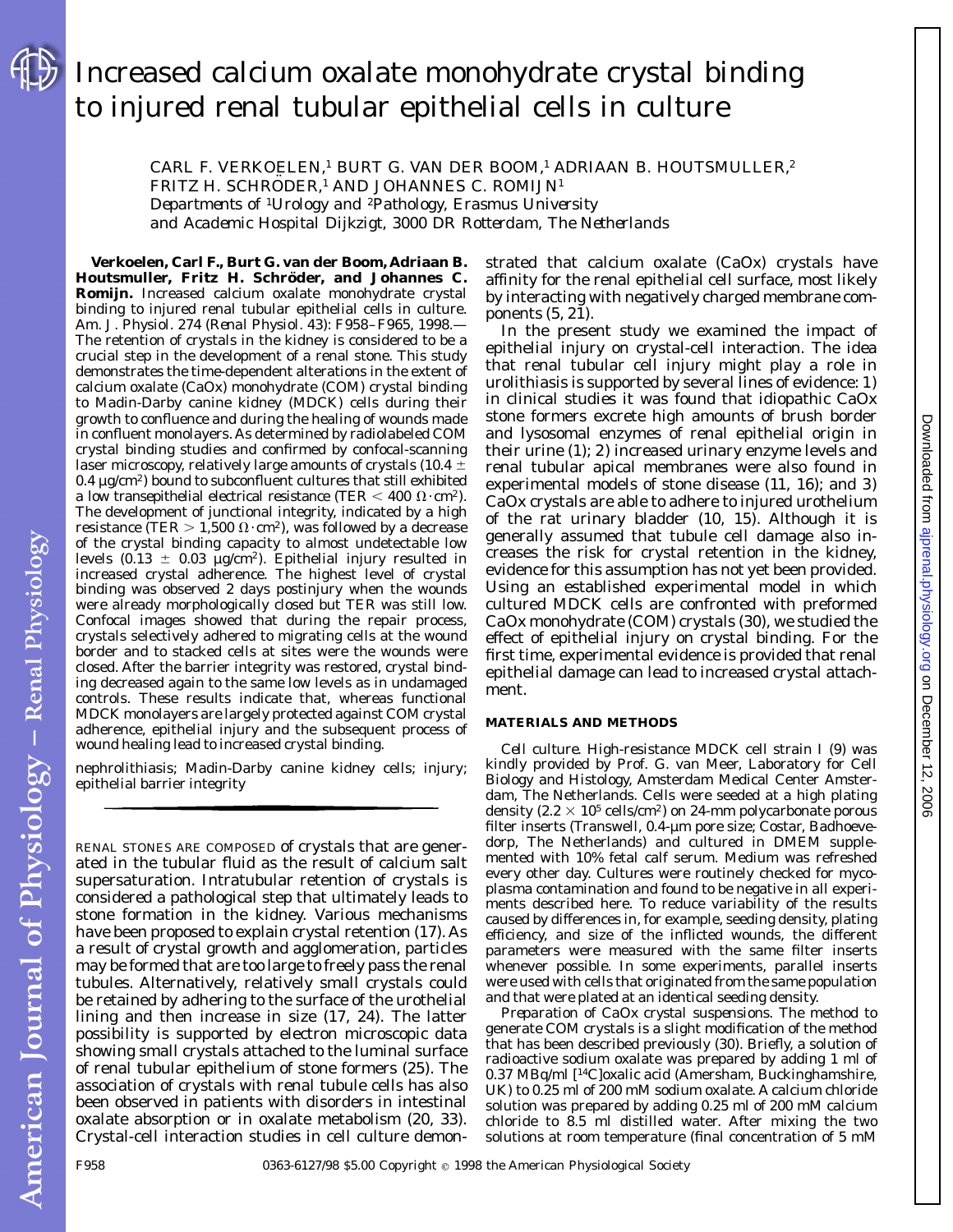American Journal of Physiology - Renal Physiology

Downloadedfrom [ajprenal.physiology.org](http://ajprenal.physiology.org) on December 12, 2006

for both calcium and oxalate), radiolabeled CaOx crystals were formed immediately. The crystal suspension was allowed to equilibrate for 3 days, then washed three times with (sodium- and chloride-free) CaOx-saturated water and resuspended in 5 ml of this solution (1.46 mg CaOx crystals/ml).

*Crystal binding.* The assay used to measure COM crystal binding is a modification of the method described previously (30). The composition of the incubation buffer in the present study more closely resembled the conditions found in vivo in the renal cortical collecting duct (CCD). The apical compartment received a buffer (CCD-A) representative for the tubular fluid and contained (in mM) 140 NaCl, 5 KCl, 1.5 CaCl<sub>2</sub>, 0.5 MgCl<sub>2</sub>, and 50 urea, pH 6.6, 310-320 mosmol/kgH<sub>2</sub>O. This solution was saturated with CaOx. To the basal compartment, representative for renal peritubular capillary plasma, a buffer (CCD-B) was added that contained (in mM) 124 NaCl, 25 NaHCO<sub>3</sub>, 2 Na<sub>2</sub>HPO<sub>4</sub>, 5 KCl, 1.5 CaCl<sub>2</sub>, 0.5 MgCl<sub>2</sub>, 8.3 D-glucose, 4 L-alanine, 5 sodium acetate, 6 urea, and 10 mg/ml bovine albumin, pH 7.4, 310-320 mosmol/kgH<sub>2</sub>O. Both solutions were equilibrated for 20 min with  $5\%$  CO<sub>2</sub> in air at 37°C and adjusted to pH 6.7 (CCD-A) or pH 7.4 (CCD-B). The cells were washed and preincubated for 10 min with calciumcontaining PBS, to be replaced by CCD-A in the apical compartment and CCD-B in the basal compartment. Subsequently, the crystal suspension was vigorously pipetted, and 50 µl was distributed homogeneously on top of the cells (16  $\mu$ g/cm<sup>2</sup>). After an incubation period of 60 min, the monolayers were rinsed extensively to remove all nonassociated crystals. The filter inserts were cut out with a scalpel and transferred to a scintillation vial. To extract radioactivity, 1 ml of 1 M perchloric acid was added, and the amount of radioactivity was counted in a liquid scintillation counter (Packard). The amount of associated crystals was calculated from the dpm per filter, and the results were usually expressed in micrograms per square centimeters.

*Epithelial barrier integrity.* The permeability of the monolayers for mannitol ( $P_{\text{mann}}$ ) and the transepithelial electrical resistance (TER) were measured to assess the functional intactness of the epithelial barrier. D-[3H]mannitol (5.6 kBq) was applied to buffer CCD-A, and the time-dependent appearance of radiolabeled mannitol at the basolateral side of the monolayers was measured in 200-µl aliquots after 0, 20, 40, and 60 min. The clearance of mannitol  $(C_{\text{mann}})$  was calculated from the equation  $V_L$  · B/A, in which  $V_L$  is the volume in the basal compartment (in  $\mu$ ), and A and B are the amounts of radioactivity (in  $dpm/µ$ ) measured in the apical and basal compartment, respectively. Also,  $P_{\text{mann}} = C_{\text{mann}}/ \text{min}$ . The electrical resistance across the epithelium was measured through KCl-agar bridges that connected the bathing solutions to matched calomel electrodes (K401; Radiometer, Copenhagen, Denmark), which in turn were connected to a voltageclamp amplifier (Qualitron, Amsterdam, The Netherlands). The resistance (in  $\Omega \cdot \text{cm}^2$ ), corrected for the fluid resistance between the potential sensing electrodes, was calculated from the change in potential difference while passing a current of 1 µA through the epithelium.

*Wounds made in confluent monolayers.* To study the effect of epithelial damage on crystal adherence, MDCK monolayers were injured 5 days postseeding. Strips of cells were scraped off from the monolayer, using the tip of a sterile 10-ml tissue culture pipette. Two perpendicular scratches created a relatively large cross-shaped wound with an approximate area of 100–150 mm2, equal to about one-third of the total filter area. After injury, the process of wound healing was monitored by a number of parameters, including  $P_{\text{mann}}$ , TER, thymidine incorporation, and light and confocal microscopy.

*[3H]thymidine incorporation.* Culture medium was replaced by fresh medium containing 3.7 kBq/ml [methyl- ${}^{3}$ H]thymidine (Amersham). After an incubation period of 5 h, the cultures were washed three times with PBS, after which the inserts were cut out with a scalpel and transferred to a scintillation vial. Radioactivity was counted in a liquid scintillation counter (Beckman).

*Confocal-scanning laser microscopy.* After incubation with COM crystals, the cultures were washed extensively with CaOx-saturated PBS to remove all nonadhered crystals. The cells were fixed in 3.7% formaldehyde for 15 min and then permeabilized for 15 min with 70% ethanol. Subsequently, the inserts were washed with PBS, cut out, and incubated for 15 min with 5 µg/ml fluorescein isothiocyanate-conjugated phalloidin (FITC-phalloidin) at the apical site, washed for two periods of 3 min with PBS, and mounted in Vectashield (Vector Laboratories). After processing as described above, the wounded areas were marked at the bottom of the glass slide, and images were made with a Zeiss LSM 410 laserscanning confocal microscope (Zeiss, Oberkochen, Germany). A 488-nm Ar laser was used to excite the FITC-phalloidin. COM crystals were detected by their reflection of the 633-nm (red) Kr laser. The FITC emission signal and the 633-nm signal reflected by the crystals were separated by a 560-nm beam splitter. The FITC signal was passed through a 510- to 540-nm band-pass filter to block reflection from the 488-nm laser. No blocking filter was used for the reflection signal. To make sure that observed reflections were from the crystals and not from any other materials in the preparation, images were taken from preparations with and without crystals. These studies showed that only the glass slides and the filter insert reflected in the absence of crystals, whereas the reflecting particles were observed only after the addition of crystals. To study the localization of crystals in the various experiments described above, two types of images were recorded: *1*) *xy*-scans of  $512 \times 512$  pixels in a focal plane (horizontal scans) and 2) cross-sectional *xz*-scans of  $512 \times 256$ pixels perpendicular to the monolayer (vertical scans). The method used for screening crystal binding to cells is shown in Fig. 1. A series of *xy*-scans at various heights was performed to detect and localize adherent crystals.

### **RESULTS**

*Proliferation of MDCK cells to confluent monolayers with a functional epithelial barrier integrity.* Freely proliferating MDCK cells double their population relatively fast (population doubling time of  $\sim$ 24 h), but cells seeded at high density increased in number more slowly, probably due to cell-cell contact inhibition. After plating  $1.0 \times 10^6$  cells per insert, the total number of cells gradually increased to  $3.39 \times 10^6$  in 7 days (not shown). In parallel, the total amount of protein increased from 0.16 to 0.65 mg/insert within this time period (not shown). The permeability of developing monolayers for molecules and ions, monitored by measuring  $P_{\text{mann}}$  and TER, concomitantly decreased in time.  $P_{\text{mann}}$  was reduced from  $\sim$ 8.5 µl/min directly after seeding to a minimum level of  $\sim 0.2$  µl/min within 3 days (Fig. 2). TER remained relatively low  $(< 400$  $\Omega$  · cm<sup>2</sup>) during the first 3 days after seeding but rapidly increased 1 day later to high values  $(1,500-\overline{4},000)$  $(\Omega \cdot cm^2)$  to be maintained during the days thereafter (Fig. 2).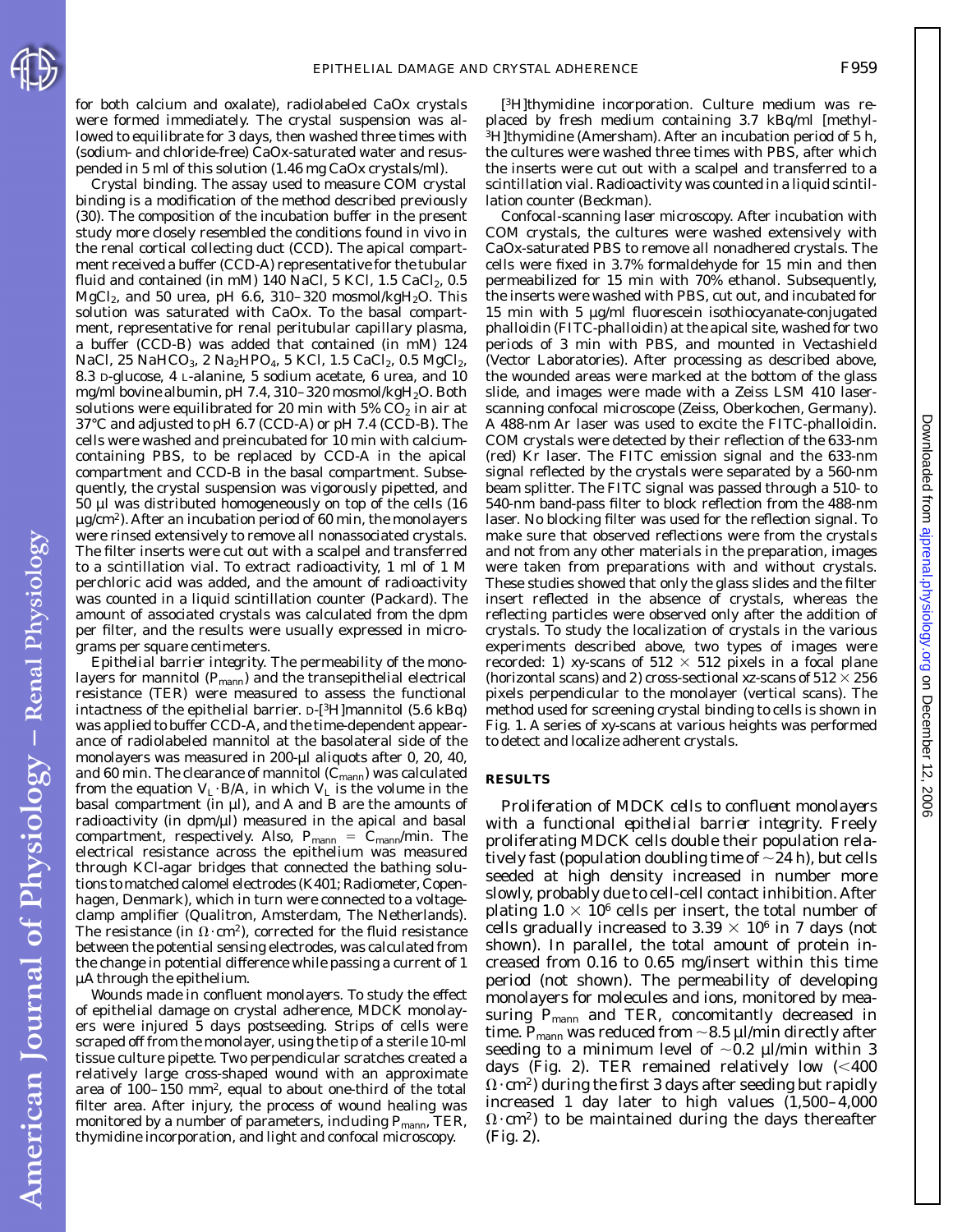



Fig. 1. Digital images obtained by confocal microscopy of crystal adherence to stacked cells at various distances form the epithelial surface. Lines in the vertical scans (*top*) indicate at which height the horizontal scans (*bottom*) were taken. After the cells were fixed and permeabilized, F-actin was labeled by fluorescent phalloidin (green), whereas the calcium oxalate monohydrate (COM) crystals and the polycarbonate inserts were visualized by light reflection (red). Crystal binding is observed at various heights (*A*–*C*) but can no longer be seen when *xy*-scans are taken (in this case)  $>5$  µm from the *top* (*D*). This series of optical sections demonstrates how the various confocal images presented in this study were obtained. Bar =  $10 \mu m$ .

*COM crystal binding during the development of confluent monolayers.* The crystal binding capacity of MDCK cells during the development of confluent monolayers was determined in time course experiments (Fig. 2). Relatively large amounts of crystals  $({\sim}10 \text{ µg/cm}^2)$ associated with the cultures during the first 3 days postseeding. After 4 days in culture, a steep decrease in crystal binding was observed  $(3.72 \pm 0.81 \text{ µg/cm}^2)$ , followed by a more gradual further decrease to a level as low as  $0.16 \pm 0.02$  µg/cm<sup>2</sup> after 9 days of culture (Fig. 2). These results were confirmed by confocal microscopy images that showed many crystals being firmly attached to the cell surface 2 days postseeding (Fig. 3*A*), whereas crystals were not observed on monolayers that had been maintained in culture for 6 days (Fig. 3*B*).

*Wound healing.* The removal of cell strips from the monolayers immediately destroyed the epithelial barrier integrity, indicated by a 15- to 20-fold increase in the permeability for mannitol and a fall in the electrical resistance (Fig. 4). Staining with hematoxylin after epithelial damage showed that the wounds healed rapidly and were already closed within 2 days (Fig. 5). During wound healing,  $P_{\text{mann}}$  gradually decreased to reobtain low control levels after 2–3 days (Fig. 4). The electrical resistance remained at a relatively low level during this time period but increased rapidly 3–4 days postinjury (Fig. 4).

A proliferative response to injury was shown by the transient increase of [3H]thymidine incorporation. There was a twofold rise 1 day after damaging the monolayers, and then the level gradually decreased again to low control values (Table 1). The observation that confluent monolayers still incorporated baseline levels of [3H]thy-



Fig. 2. [14C]COM crystal binding (in µg/cm2, open bars) to MDCK cells during their growth into confluent monolayers. Development of the epithelial barrier to the diffusion of molecules and ions is assessed by permeability of the monolayers for mannitol ( $P_{\text{mann}}$ , in  $\mu$ l/min;  $\bullet$ ) and transepithelial electrical resistance (TER, in  $\Omega \cdot \text{cm}^2$ ;  $\triangle$ ). Crystal binding decreases to almost undetectable levels 6–7 days postseeding.



Fig. 3. Confocal microscopic images of MDCK monolayers incubated with COM crystals, 2 (*A*) and 6 days (*B*) postseeding. Cells are visualized by FITC-phalloidin-labeled F-actin (green). Growth substrate, the glass slide placed on top of the cells, and the COM crystals are shown by light reflection (red). Lines in the horizontal scans (*bottom*) indicate the location of the vertical scans (*top*). These images clearly show that crystals adhere at the surface of 2 days cultured MDCK cells but not to monolayers cultured for 6 days. Bar = 10  $\mu$ m.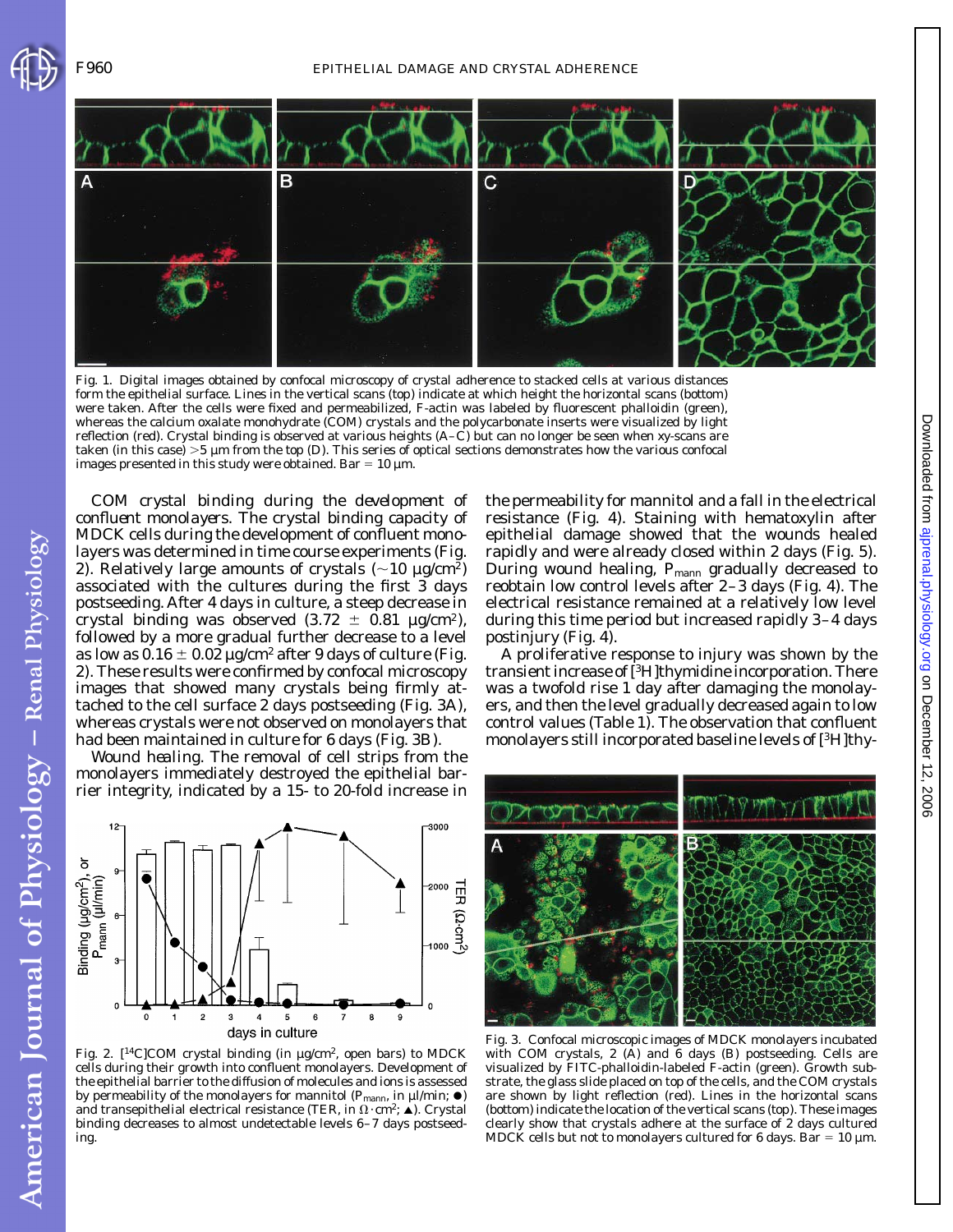

American Journal of Physiology - Renal Physiology



Fig. 4. [<sup>14</sup>C]COM crystal binding (in µg/cm<sup>2</sup>) to undamaged confluent monolayers and during restoration of cultures that were mechanically wounded (open bars) into monolayers with a functional barrier integrity, assessed by  $P_{\text{mann}}$  (in  $\mu$ l/min,  $\bullet$ ) and TER (in  $\Omega$ ·cm<sup>2</sup>,  $\blacktriangle$ ).

midine suggests that the cells continued to divide at low frequency, most likely reflecting normal cell turnover in confluent monolayers. The migration of MDCK cells into the denuded areas during the wound healing process was visualized 24 h postinjury by confocal microscopy (Fig. 6). These images showed flattened cells located at the wound border (Fig. 6, *A* and *B*), intermediately high cells located more distal from the wound border (Fig. 6, *C* and *D*), and relatively high cells in undamaged areas on the same inserts (Fig. 6, *E* and *F*).

*COM crystal binding during wound healing.* Immediately after the damage was applied, the level of crystal binding increased from  $0.2 \pm 0.03$  to  $2.33 \pm 0.26$ µg/cm2. Whereas identical or somewhat lower levels were found 1 day postinjury  $(2.14 \pm 0.04 \text{ µg/cm}^2)$ , crystal binding was maximal (3.90  $\pm$  0.35 µg/cm<sup>2</sup>) at wound closure (Fig. 5), 2 days after inflicting the



Fig. 5. Light microscopic images of the healing of wounds made in confluent MDCK monolayers, showing that 48 h postinjury (*bottom right*) the wounds are morphologically closed. Bar  $=$  3 mm.

Table 1. *Incorporation of [3H]thymidine and binding of [14C]COM crystals to MDCK monolayers during recovery from mechanically induced injury*

|                    | [ <sup>3</sup> H]thymidine Incorporation,<br>dpm/insert |                                                                                                                                                                                              | COM-Crystal<br>Binding $\mu$ g/cm <sup>2</sup>                     |                                                                                                                                              |
|--------------------|---------------------------------------------------------|----------------------------------------------------------------------------------------------------------------------------------------------------------------------------------------------|--------------------------------------------------------------------|----------------------------------------------------------------------------------------------------------------------------------------------|
| Days<br>Postinjury | Undamaged<br>controls                                   | Wounded<br>monolayers                                                                                                                                                                        | Undamaged<br>controls                                              | Wounded<br>monolayers                                                                                                                        |
| 0<br>2<br>3<br>4   | $17,350 \pm 2,192$ $27,742 \pm 895^*$                   | $16,636 \pm 3,407$ $15,746 \pm 1,254$<br>$17,132 \pm 3,701$ $35,306 \pm 3,757^*$<br>$18,826 \pm 2,128$ $11,872 \pm 1,869$ <sup>+</sup><br>$17.182 \pm 1.956$ $12.691 \pm 1.079$ <sup>+</sup> | $0.15 \pm 0.02$ $0.94 \pm 1.12$<br>$0.10 \pm 0.04$ $0.11 \pm 0.02$ | $0.17 \pm 0.04$ $1.99 \pm 0.31$ <sup>*</sup><br>$0.11 \pm 0.01$ $0.79 \pm 0.30$ <sup>+</sup><br>$0.13 \pm 0.02$ $3.90 \pm 0.74$ <sup>*</sup> |

Values are from a representative experiment and are means  $\pm$  SD of 3 independent measurements. COM, calcium oxalate monohydrate.  $*P < 0.01$  and  $\dagger P < 0.02$ , significantly different from undamaged controls, analyzed with Student's *t*-test.

wounds (Fig. 4; Table 1). Crystal binding decreased to low control levels  $(0.16 \pm 0.02 \,\mu\text{g/cm}^2)$  after the monolayers reobtained high TER values (Fig. 4). From these results, it was speculated that the crystals preferentially adhered to the cells that were closing the wounds. To test this hypothesis, confluent monolayers were damaged, and after a recovery period of 2 days, the cross-shaped area of the former wound was separated from the remaining part of the filter insert after incubation with radiolabeled crystals. Radioactivity counting of the two parts indicated that  $>90\%$  of the adhered crystals became associated with the reepithelialized former wound area.

*Confocal microscopy of crystal binding during wound healing*. Crystal binding to damaged MDCK monolayers was studied in more detail by confocal microscopy (Fig. 7). Directly after the removal of epithelial strips from an intact monolayer (5 days postseeding), no crystals were found attached to cells, but instead they were found adhered to the growth substrate (Fig. 7*A*). Although attachment of radiolabeled crystals to inserts prior to cell seeding was negligible  $(<0.3\%)$ , a significant amount of radiolabeled crystals  $(\sim 20\%)$  bound to inserts from which the monolayer was scraped completely. One day postinjury, crystals were observed at the surface of cells that were migrating from the wound border into the denuded area (Fig. 7*B*). In addition, crystals were able to adhere to the remaining open area of the growth substrate (not shown). It should be noted, however, that the contribution of the latter probably already is greatly reduced considering the limited area that is still available for crystal binding at this time (see Fig. 5). Crystal binding to cells was not observed in undamaged areas (not shown). At 2 days postinjury, crystals were found attached to the surface of migrating cells at sites where wound borders almost or just contacted (Fig. 7*C*). At other sites, where wound borders had already contacted and cells that continued to migrate had piled up to form a ''scar'', relatively large amounts of crystals were found to be attached to the upper surface of stacked cells (Figs. 1 and 7*D*). Underneath the scar, the epithelium regained its differentiated morphology, and during the following 2 days, the majority of the stacked cells were released and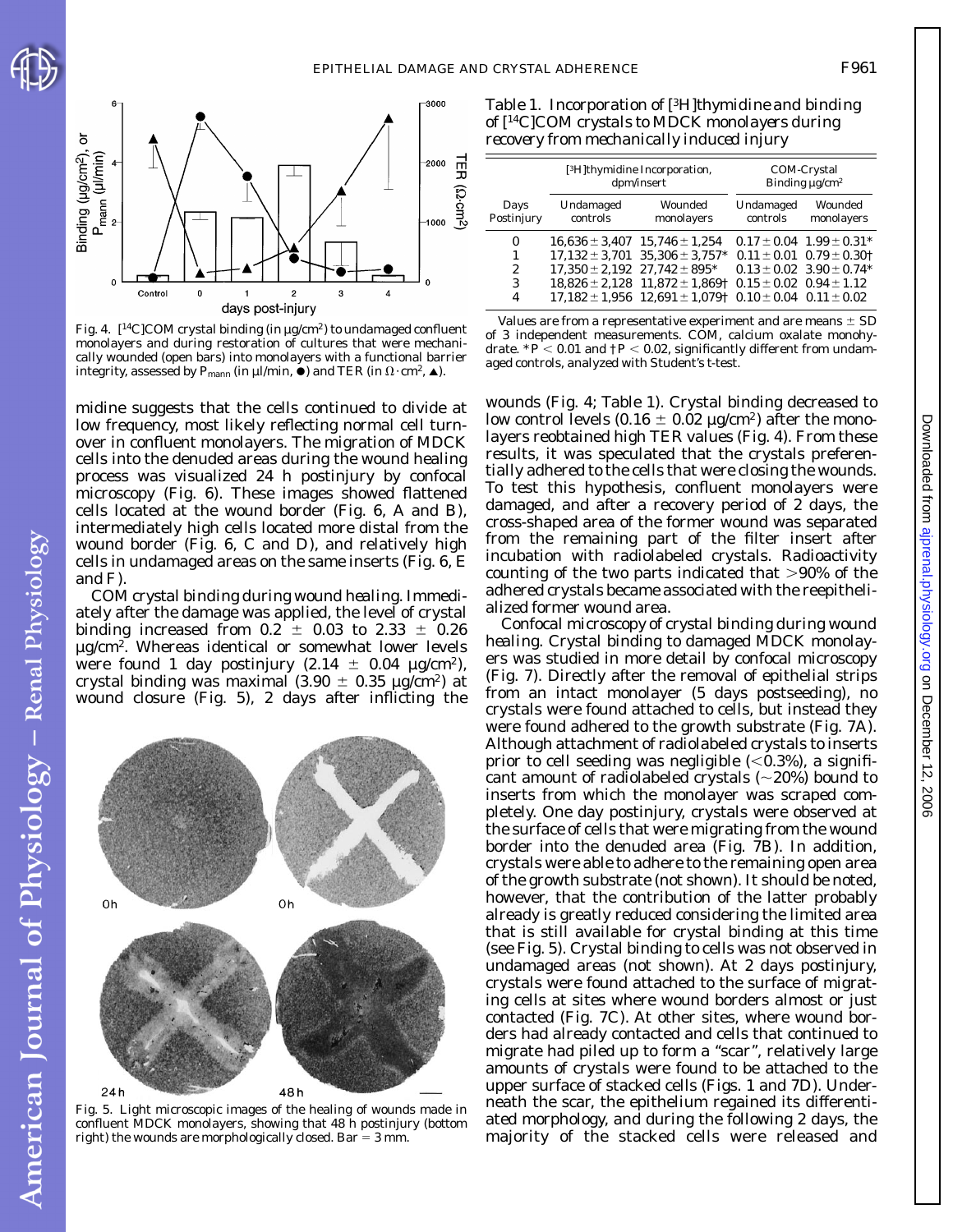

Fig. 6. Confocal microscopic images of MDCK cells on the same inserts, 24 h postinjury, showing relatively flat cells at the border of the wound (*A* and *B*), cells with intermediate height in repopulated zones more distal from the wound border (*C* and *D*), and relatively high cells in areas that had not been damaged (*E* and *F*). Lines in the horizontal scans (*A*, *C*, and *E*) indicate the location of the vertical scans (*B*, *D*, and *F*). Bar = 10 µm.

probably removed with the next culture medium change. Three days postinjury, crystals were only found attached to remaining areas of stacked cells in the center of the former wound (Fig. 7*E*), whereas 1 day later the monolayers morphologically resembled undamaged controls, and crystals were no longer found attached to the monolayer surface (Fig. 7*F*).

### **DISCUSSION**

American Journal of Physiology - Renal Physiology

The results from the present study show that COM crystal adherence to cultured renal cells is greatly influenced by the developmental stage of the culture. Whereas relatively large amounts of crystals bound to subconfluent monolayers, crystal adherence to confluent cultures with an established barrier function was nearly undetectable. The results obtained with radiolabeled crystals were examined more in detail by confocal microscopy. With this novel technique to study crystalcell interaction, the cells are visualized by fluorescence (FITC-phalloidin) and the crystals by light reflection. These images clearly showed the adherence of crystals to the apical side of monolayers in which TER was still low, whereas crystal binding to functional monolayers was not observed (Fig. 3).

The apical side of a renal epithelium should protect the cells against harsh conditions in the external environment such as acidity, hydrolases, high and low ionic strength, and particles in the tubular fluid including bacteria, parasites, viruses (27), and most likely also crystalline material. To provide such a protective barrier, the apical membrane is stabilized by intermolecular interactions between specific membrane components (6, 29). The observed reduction of crystal binding during the development of a functional MDCK monolayer in the present study seems to reflect the establishment of such a protective layer. A steep increase of the electrical resistance was always paralleled by a marked decrease in crystal binding. It is well documented that the establishment of the epithelial barrier integrity reflects the formation of tight junctions (7). These structures function as a barrier for transepithelial diffusion of molecules and ions through the paracellular pathway. Moreover, tight junctions form a fence that prevents mobile proteins and lipids in the exoplasmatic leaflet of the lipid bilayer from diffusing across this boundary between the apical and basolateral membrane (2, 27, 29). It has been reported earlier that calcium chelation-induced disruption of tight junctions in primary cultured rat inner medullary collecting duct cells resulted in the appearance of a basolateral marker at the apical membrane, concomitant with the enhancement of the level of crystal binding. These effects could be reversed by readdition of calcium. The authors speculated that potential crystal binding molecules normally residing in the basolateral membrane of polarized cells may appear at the luminal cell surface as a result of lateral diffusion of membrane components (26). Also, our data suggest that an inverse relationship exists between cell polarity, established after the assembly of tight junctions, and crystal binding. The reduction in crystal binding to polarized MDCK cells could be explained by the disappearance of potential binding molecules from the cell surface. Alternatively, it is possible that the accessibility of the binding sites is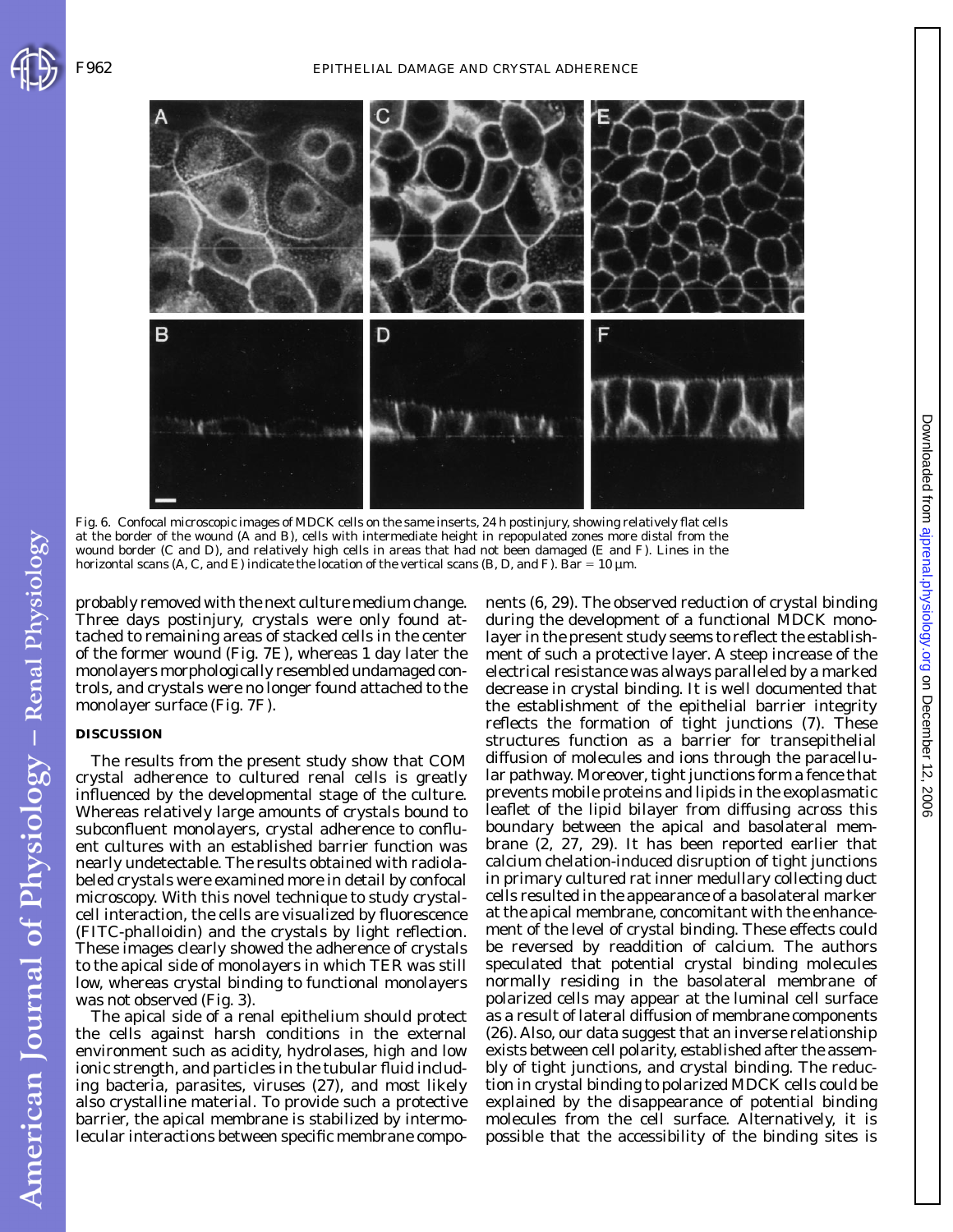



Fig. 7. Localization of COM crystals after injury and during repair visualized by confocal microscopy. Cells are visualized by FITC-phalloidin-labeled F-actin (green). Growth substrate, the glass slide placed on top of the cells, and the COM crystals are shown by light reflection (red). Functional monolayers (5 days postseeding) were cultured on permeable inserts were damaged and immediately or 1–4 days postinjury incubated for 1 h with COM crystals. After the removal of all nonadhered crystals, inserts were prepared for confocal microscopy, as described in MATERIALS AND METHODS. Lines in the horizontal scans (*bottom*) indicate the location of the vertical optical sections (*top*) through the cell layer. *A*: directly after damage, crystals were not observed at either the cell surface or at the border of the fresh wound (wound border indicated by arrowhead in horizontal scan). The elevated level of crystal binding at this time appeared to be caused by adherence of crystals to cellular remainings on the newly exposed growth substrate (arrowhead in vertical scan). Presence of crystals on the surface of the bare insert was observed when horizontal images were inspected more closely to the growth substrate (not shown), which was further confirmed by [14C]COM binding studies (see text). *B*: 1 day postinjury, crystals selectively adhered to migrating cells at the border of the wound (arrowheads). *C*: 2 days postinjury the wounds were morphologically closed, and crystal binding was observed to migrating cells at sites where two wound borders most likely just contacted each other and to cells piling up from the cell layer at sites where the wounds were closed (*D*). *E*: 3 days after damaging the cultures, crystals bound only to remaining stacked cells in the center of the former wound. *F*: after 4 days practically all stacked cells were released again into the apical medium, and crystal binding was no longer observed to cells in the former wound or anywhere else in the culture. Bar =  $10 \mu m$ .

reduced by alterations in their molecular conformation or because they become masked by other components such as extracellular surface-associated glycoconjugates. The polarization process is not completed directly after the tight junctions are formed, but apical

and basolateral domains are further enriched in specific membrane constituents. Newly synthesized proteins and lipids are delivered to the appropriate destination, and some of the components that had been trapped earlier are removed and redistributed (27). This may

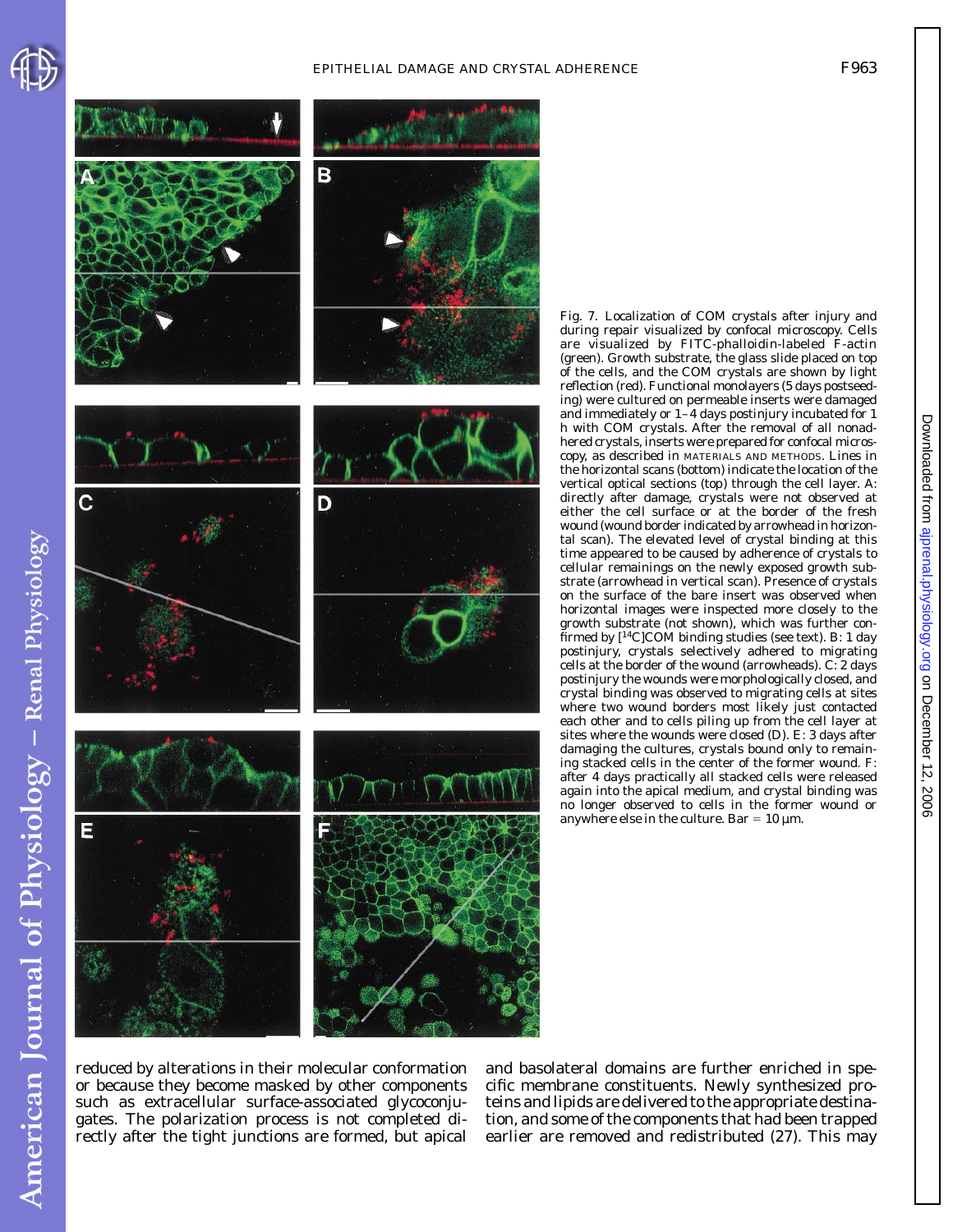American Journal of Physiology - Renal Physiology

explain why in the present study the binding of crystals to MDCK cells continues to decline after the tight junctions are formed (Fig. 2). The establishment and maintenance of functional cellular polarity is particularly important in the kidney, where vectorial transepithelial transport depends on the polarized insertion of specific transporters in the plasma membranes of renal tubular cells (2, 7). Abnormal intracellular delivery and polarization of membrane proteins can lead to serious diseases, such as cystic fibrosis or autosomal dominant polycystic kidney disease (34). On the basis of the present results it is conceivable that in renal stone disease a faulty polarization of membrane components not only could affect vectorial reabsorption and secretion but also could predispose the tissue for crystal retention. From the observation that monolayers with an intact barrier function are largely protected from COM crystal binding and from earlier observations that negatively charged molecules in the tubular fluid inhibit crystal-cell interactions (22, 31), it can be derived that the renal tubular epithelium is protected from crystal binding by at least two different defense mechanisms: *1*) the composition of the apical membranes of polarized renal tubular cells is unfavorable for crystal attachment, and *2*) negatively charged molecules in the tubular fluid prevent crystal retention by covering potential binding sites at the crystal surface. According to this idea, crystal retention will only occur when both putative defense mechanisms are compromised.

The results from the present study also show that damaging intact monolayers increases the risk for crystal adherence. Elevated levels of [14C]COM crystal binding were observed immediately after damage was inflicted, but confocal images showed that this initial rise was caused by crystal binding to the newly exposed growth substrate rather than to the remaining cells. This was surprising, since we found that crystals had only minor affinity for bare inserts. With the use of radiolabeled crystals, however, we demonstrated that crystals could adhere to inserts from which the cells were scraped. Probably, after scraping cells from the growth substrate, typical wound proteins like fibrin, laminin, and fibronectin or other epithelial remainings acted as a glue to which crystals were able to adhere. It is therefore conceivable that the loss of tubular cells can also contribute to crystal retention in the kidney by the adherence of crystals to components of the exposed basement membrane. The observation that crystal binding is still enhanced while the incorporation of [3H]thymidine already returned to low control levels indicates that cell proliferation is not an absolute requirement for crystal binding. The wound healing process, which proceeds as the combined result of proliferation and migration of cells bordering the wound, entails flattening and dedifferentiation of migrating cells, accompanied by local and temporary disruption of polarity (3, 14). During this process, crystal binding to cells increased. Confocal microscopy showed that crystals adhered to the surface of cells at the wound border that were migrating into the denuded areas (Fig. 7, *B* and *C*) but not to cells in undamaged areas on the same inserts (not shown). This indicates that during repair, crystals preferentially bind to the surface of the dedifferentiated and unpolarized cells. The highest level of crystal binding was observed when wounds were already closed, as judged by morphological criteria, but when TER was still low. Confocal cross sections revealed that at this point crystals also adhered to the surface of stacked cells (Fig. 7, *D* and *E*, and Fig. 1), that had piled up at sites where two wound borders contacted each other. The relatively high level of crystal binding that was measured 2 days postinjury therefore was the combined result of crystals attached to migrating and to stacked cells. During the next days, the repair process was completed as indicated by the disappearance of the stacked cells (Fig. 7*F*) and the reestablishment of a high TER (Fig. 4). At this time, the level of crystal binding was reduced again to the low values found in undamaged controls (Fig. 4), and crystals were no longer found attached to cells (Fig. 7*F*).

The question that remains to be answered is, Which sites at the cell surface crystals become attached in developing monolayers or during repair from injury? Interactions between epithelial cell surfaces and components in the external environment has also been investigated in other fields. The association of cationic proteins with the epithelium was explored to extend the understanding of events at sites of inflammation, and molecular aspects of the attachment of microbes to animal cell surfaces were investigated to obtain more knowledge of infectious processes. Negatively charged membrane phospholipids were proposed as major binding sites for protamine sulfate (19), whereas glycoconjugates were identified as the dominating part of cell surface receptors for the attachment of bacteria and viruses (13). CaOx crystal binding seems to be less specific, e.g., based on electrostatic interactions between the calcium ions at the crystal surface and negatively charged sites at the cell surface. Negatively charged membrane phospholipids, such as sphingomyelin, phosphatidylinositol, and phosphatidylserine (4, 5), as well as cell surface glycoconjugates, including sialic acid residues of glycoproteins and glycolipids (21, 23) and heparan sulfate moieties of membrane-associated proteoglycans (32), all have been proposed as candidates for crystal binding sites. If so, these sites apparently are less available for crystal adherence in a well-polarized monolayer of MDCK-I cells. Although it is conceivable that the appearance of potential binding molecules at the apical plasma membrane or that an enhanced accessibility of such sites could predispose the cell surface for crystal retention, the condition(s) under which the renal tissue may acquire an enhanced affinity for crystals is presently unknown. The results from this study suggest that the regeneration of the injured nephron represents a pathological condition under which the renal epithelium is susceptible for crystal binding.

It is not clear which mechanisms are responsible for the epithelial injury that is often observed in stone